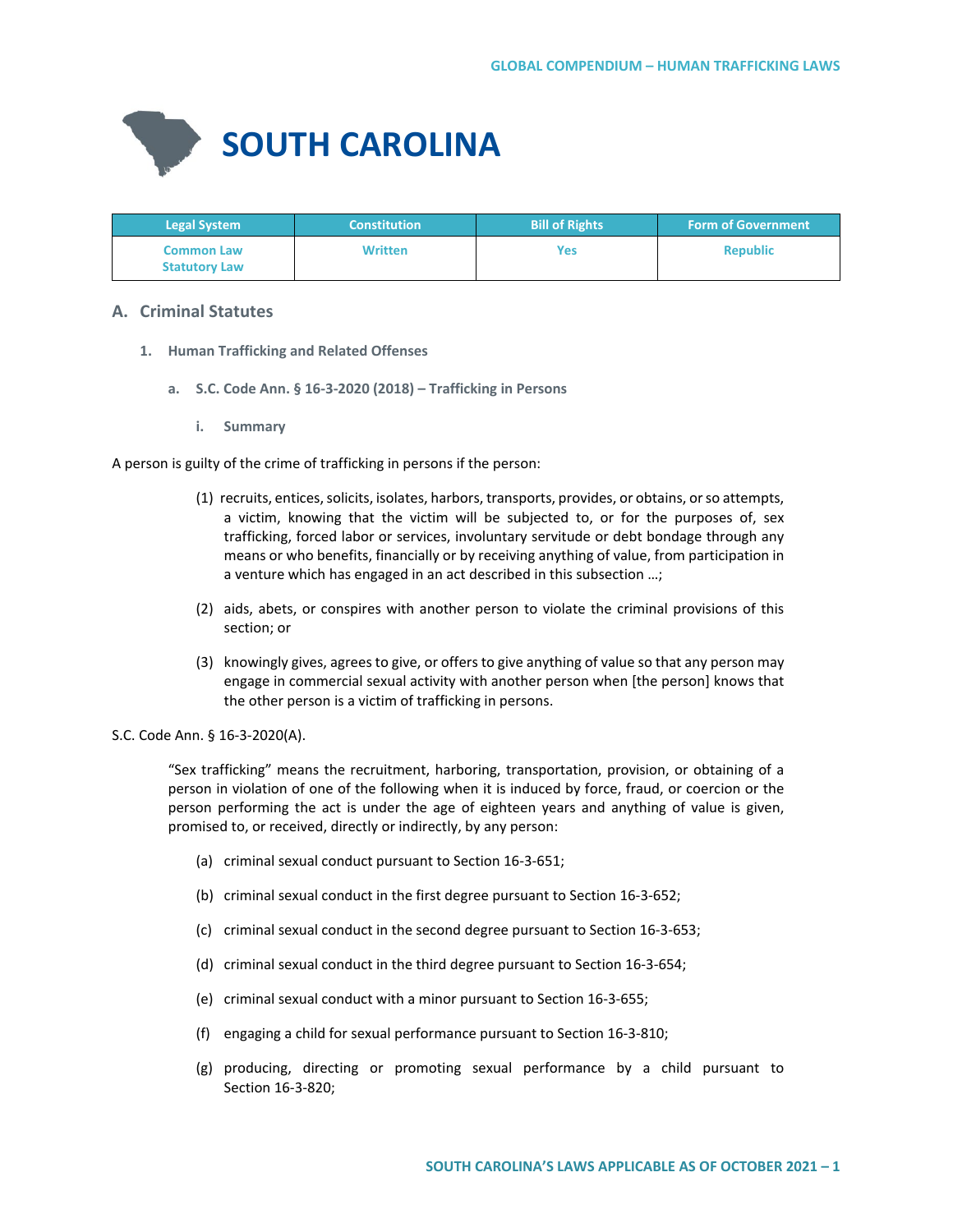- (h) sexual battery pursuant to Section 16-3-651;
- (I) sexual conduct pursuant to Section 16-3-800; or
- (j) sexual performance pursuant to Section 16-3-800.

S.C. Code Ann. § 16-3-2010(7).

"A business owner who uses his business in a way that participates in a violation of this article, upon conviction, must be imprisoned for not more than ten years in addition to the penalties provided in this section for each violation." S.C. Code Ann. § 16-3-2020(D).

Certain evidence is not a defense in a prosecution for trafficking in persons and does not preclude a finding of a violation:

- (1) the victim's sexual history or history of commercial sexual activity, the specific instances of the victim's sexual conduct, opinion evidence of the victim's sexual conduct, and reputation evidence of the victim's sexual conduct;
- (2) the victim's connection by blood or marriage to a defendant in the case or to anyone involved in the victim's trafficking;
- (3) the implied or express consent of a victim to acts which violate the provisions of this section …;
- (4) age of consent to sex, legal age of marriage, or other discretionary age; and
- (5) mistake as to the victim's age, even if the mistake is reasonable.

S.C. Code Ann. § 16-3-2020(I).

**ii. Sentencing**

A first offense for trafficking in persons is generally a felony punishable by up to 15 years of imprisonment, while subsequent convictions increase the maximum term of imprisonment. *See* S.C. Code Ann. § 16-3-2020(B). If the victim is under the age of 18, a first offense is a felony, and the defendant must be imprisoned not more than 30 years. Subsequent offenses increase the maximum term of imprisonment to 45 years. *See* S.C. Code Ann. § 16-3- 2020(C).

A victim of trafficking or a surviving family member is also entitled to mandatory restitution from the offender. *See* S.C. Code Ann. § 16-3-2040.

**iii. Statute of Limitations**

There is no statute of limitations for a trafficking of persons prosecution.

**b. S.C. Code Ann. § 16-3-2020(F) (2018) – Affirmative Defense**

Trafficking victims have an affirmative defense that they were under duress or coerced into committing the offenses, if the offenses were committed as a direct result of, or incidental or related to, trafficking. S.C. Code Ann. § 16-3- 2020(F).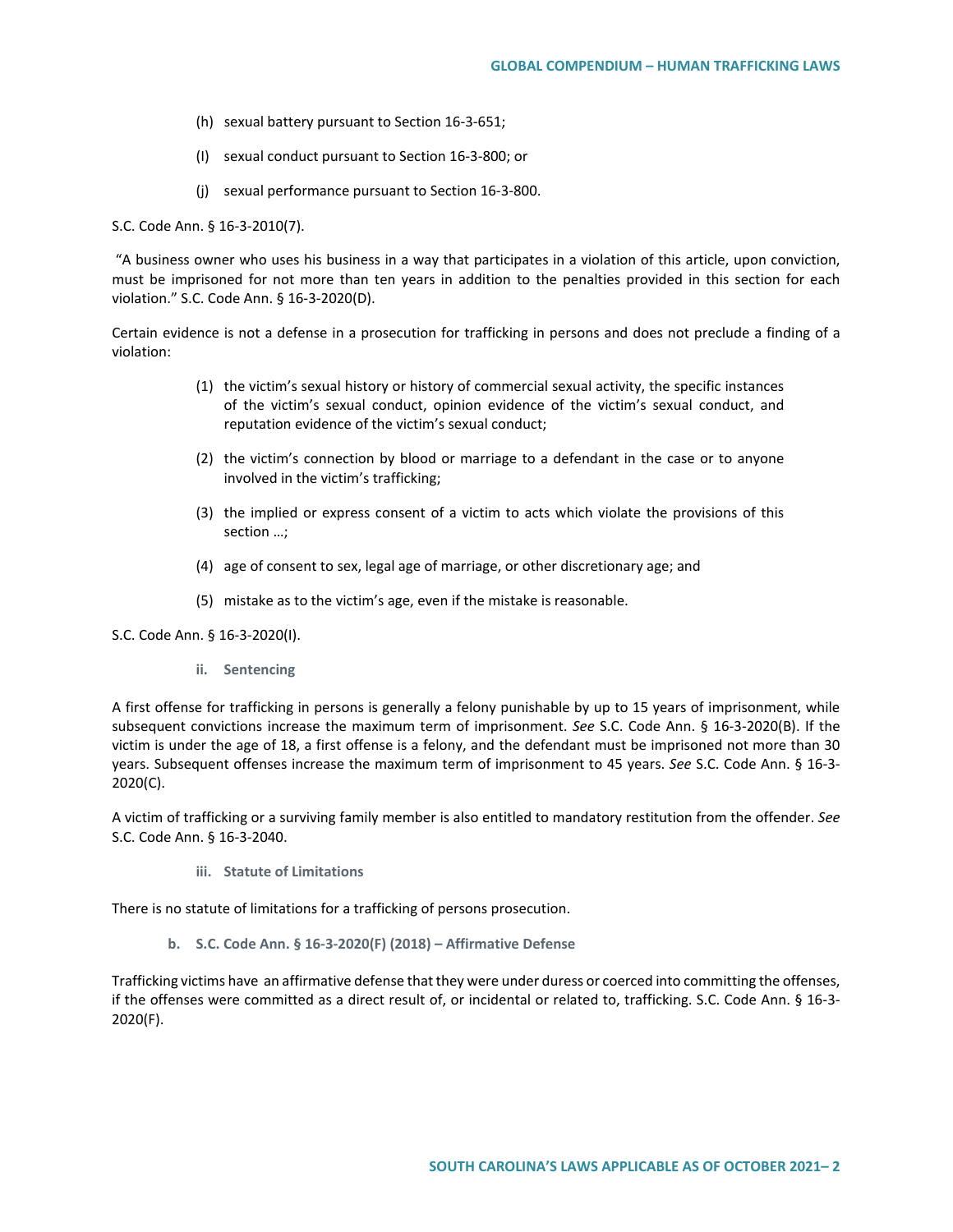**c. S.C. Code Ann. § 16-3-2020(G) – Immunity from Prosecution for Minor Victim**

If the victim was a minor at the time of the ffense, the victim of trafficking in persons may not be prosecuted [for a trafficking] or a prostitution offense, if it is determined after investigation that the victim committed the offense as a direct result of, or incidental or related to, trafficking. S.C. Code Ann. § 16-3-2020(G).

**d. S.C. Code Ann. § 16-3-2020(F), (G) (2018) – Vacatur and Expungement**

A victim of trafficking in persons convicted of trafficking in persons or of prostitution may file a motion to vacate the conviction and expunge the record of the conviction. The court may grant the motion on a finding that the person's participation in the offense was a direct result of being a victim. *See* S.C. Code Ann. § 16-3-2020(F).

**e. S.C. Code Ann. § 16-3-2030 (2015) – Criminal Liability of Principal Owners of Business; Loss of Profits and Government Contracts**

The principal owners of a business, a business entity, including a corporation, partnership, charitable organization, or another legal entity, that knowingly aids or participates in an offense provided in this article [trafficking in persons] is criminally liable for the offense and will be subject to a fine or loss of business license in the State, or both. In addition, the court may consider disgorgement of profit from activity in violation of this article and disbarment from state and local government contracts.

S.C. Code Ann. § 16-3-2030(A).

If the principal owners of a business entity are convicted of violating a section of this article [trafficking in persons], the court or Secretary of State, when appropriate, may:

- (1) order [the entity's] dissolution or reorganization;
- (2) order the suspension or revocation of any license, permit, or prior approval granted to it by a state or local government agency; or
- (3) order the surrender of [the entity's] charter if it is organized under state law or the revocation of its certificate to conduct business in the state if it is not organized under state law.

S.C. Code Ann. § 16-3-2030(B).

**f. S.C. Code Ann. § 16-3-2090 (2012) – Forfeiture**

South Carolina has a specific forfeiture statute for trafficking in persons offenses. All monies used or intended for use in trafficking in persons, all property constituting the proceeds obtained directly or indirectly from trafficking in persons, and all property derived from the proceeds of trafficking in persons are subject to forfeiture. *See* S.C. Code Ann. § 16-3-2090. The victim and the South Carolina Victim Compensation Fund shall each receive one-fourth, and law enforcement shall receive one-half of the value of the forfeited property. *See* S.C. Code Ann. § 16-3-2090(B)(7)(b).

**g. S.C. Code Ann. § 16-3-2080 (2012) – Unlawful Disclosure of Trafficking Victim Location or Shelter**

A person who maliciously or with criminal negligence publishes, disseminates, or otherwise discloses the location of a trafficking victim, a trafficking shelter, a domestic violence shelter, or another place designated as a trafficking shelter or domestic violence shelter, without the authorization of that trafficking victim, trafficking shelter, or domestic violence shelter, is guilty of a misdemeanor and, upon conviction, must be imprisoned not more than three years.

S.C. Code Ann. § 16-3-2080(B).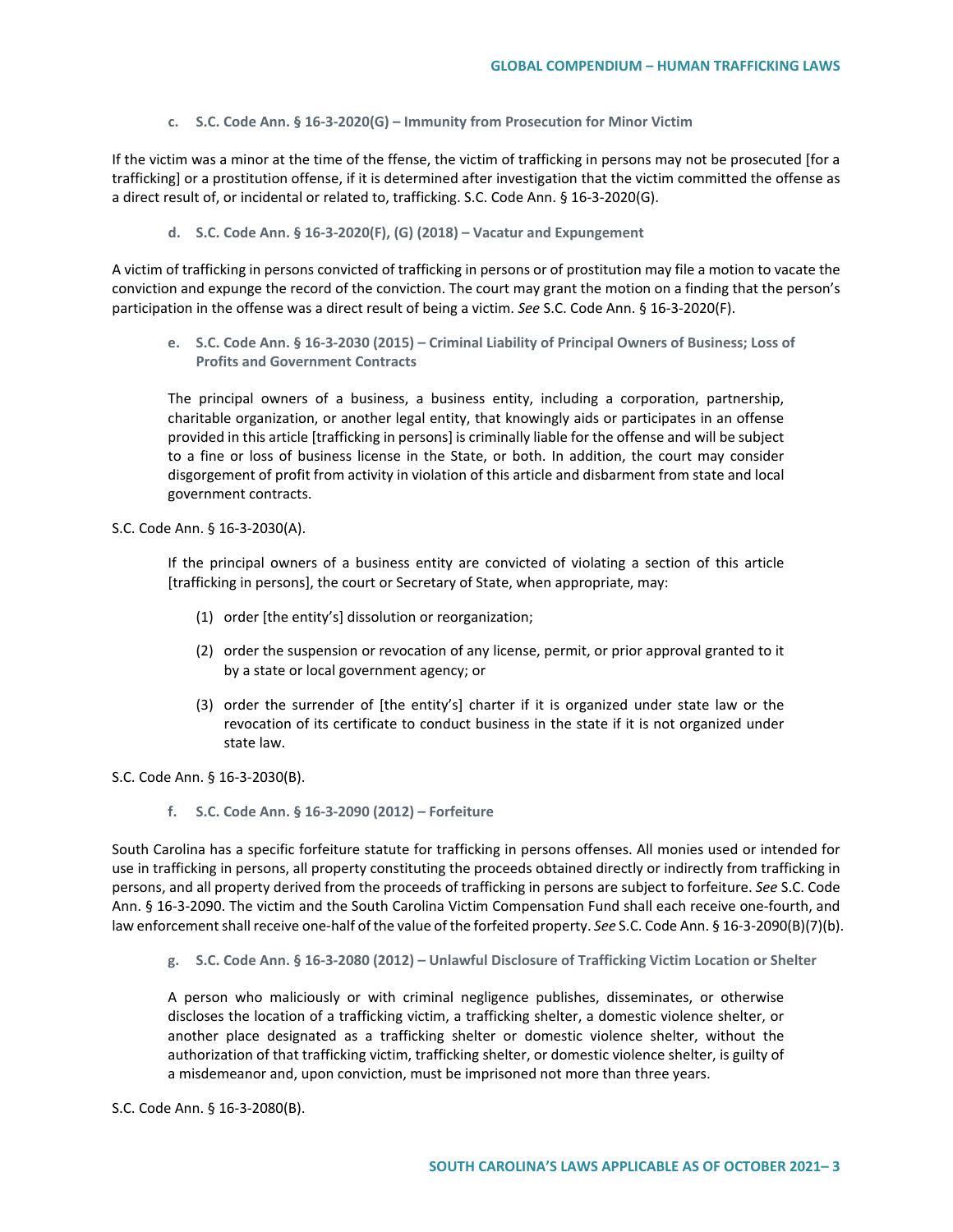It is unlawful for a person who has been charged with or convicted of a violation of Section 16-3- 2020 [trafficking in persons] to enter or remain upon the grounds or structure of a domestic violence or trafficking shelter in which the victim resides or the domestic violence shelter's administrative offices or the trafficking shelter's administrative offices.

S.C. Code Ann. § 16-3-2080(C).

**h. S.C. Code Ann. §§ 16-8-210,** *et seq***. (2007) – Criminal Gang Prevention Act**

South Carolina's Criminal Gang Prevention Act, which criminalizes patterns of gang activity committed by five or more associates, includes trafficking in persons within its predicate acts. *See* S.C. Code Ann. § 16-8-230(4).

**2. Online Child Sexual Exploitation and Child Pornography Offenses**

S.C. Code Ann. § 16-3-810 – Engaging Child for Sexual Performance; Penalty

S.C. Code Ann. § 16-3-820 – Producing, Directing or Promoting Sexual Performance by Child; Penalty

S.C. Code Ann. § 16-15-335 – Permitting Minor to Engage in Any Act Constituting Violation of This Article Prohibited; **Penalties** 

S.C. Code Ann. § 16-15-342 – Criminal Solicitation of a Minor; Defenses; Penalties

S.C. Code Ann. § 16-15-387 – Employment of Person Under Eighteen to Appear in Public in State of Sexually Explicit Nudity; Mistake of Age, Penalties

S.C. Code Ann. § 16-15-395 – First Degree Sexual Exploitation of a Minor Defined; Presumptions; Defenses; Penalties

S.C. Code Ann. § 16-15-405 – Second Degree Sexual Exploitation of a Minor Defined; Presumptions; Defense; Penalties

S.C. Code Ann. § 16-15-410 – Third Degree Sexual Exploitation of a Minor Defined; Penalties; Exception

S.C. Code Ann. § 16-15-415 – Promoting Prostitution of a Minor Defined; Defenses; Penalties

S.C. Code Ann. § 16-15-425 – Participating in Prostitution of a Minor Defined; Defense; Penalties

**3. S.C. Code Ann. § 23-3-430 (2015) – Sex Offender Registry**

A person must register as a sex offender when convicted of trafficking in persons except when the court makes a finding on the record that the offense did not include a criminal sexual offense or an attempted criminal sexual offense. *See* S.C. Code Ann. § 23-3-430. Registration is required for, among other things, a violation of S.C. Code Ann. § 16-3-2020 (trafficking in persons) and any offense falling within title 16, chapter 15, article 3 (obscenity, material harmful to minors, child exploitation, and child prostitution) when a minor is involved, which includes S.C. Code Ann. § 16-15-425 (participating in prostitution of a minor) and § 16-15-342 (criminal solicitation of a minor). *See* S.C. Code Ann. § 23-3-430(A), (C)(13), (17).

In addition, it is unlawful for a sex offender convicted of crimes, including trafficking of a person under 18 years of age, except when the court makes a finding on the record that the offense did not include a criminal sexual offense or an attempted criminal sexual offense, to reside within 1,000 feet of a school, daycare center, children's recreational facility, park, or public playground. *See* S.C. Code Ann. § 23-3-535(B).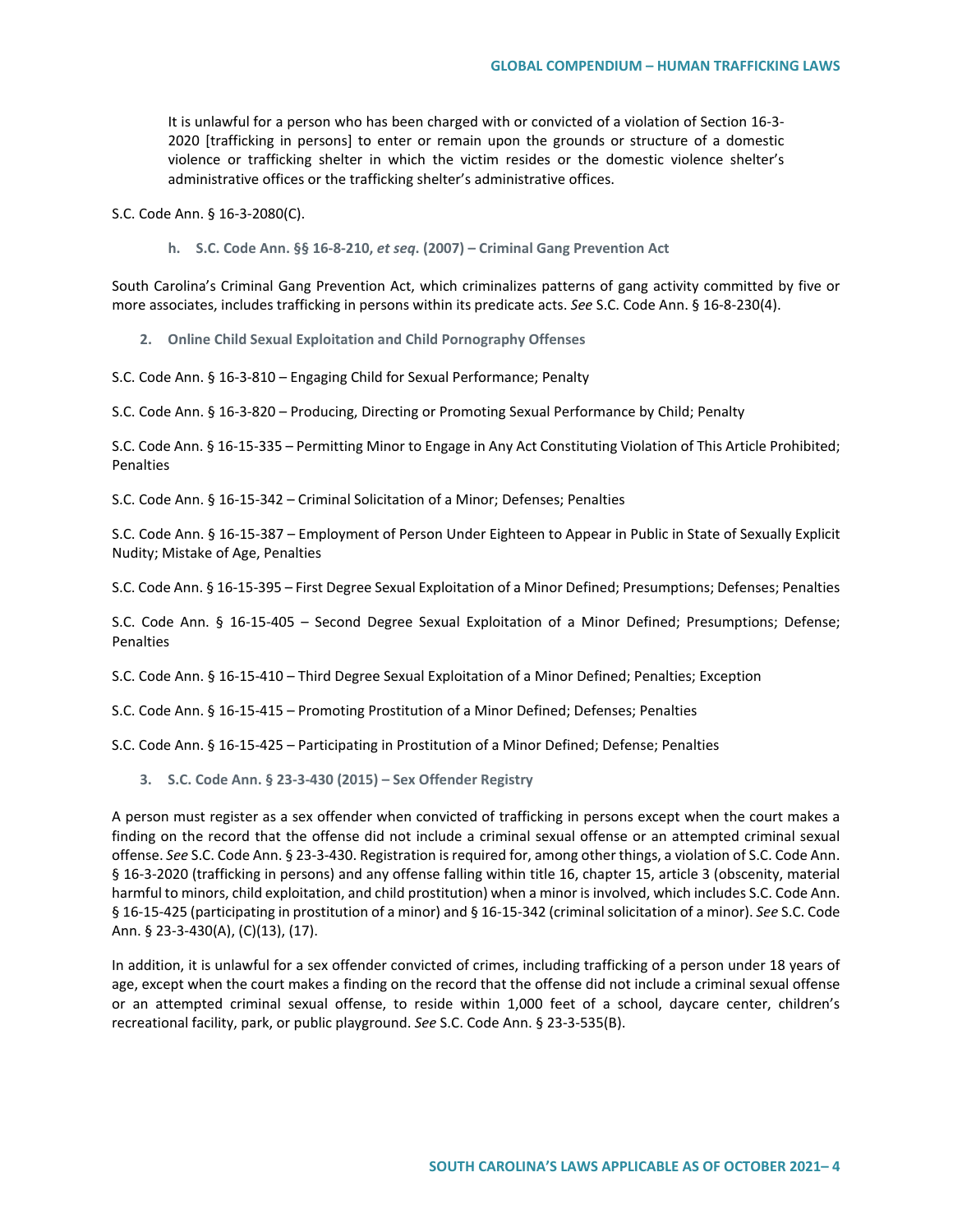## **B. Civil Liability Statutes**

- **1. S.C. Code Ann. § 16-3-2060 (2012) – Civil Lawsuits**
	- **a. Summary**

A person who is a victim of trafficking in persons may bring a civil lawsuit in the court of common pleas. S.C. Code Ann. § 16-3-2060(A).

**b. Damages and Other Relief**

In a civil lawsuit, a plaintiff may be awarded actual damages, compensatory damages, punitive damages, injunctive relief, and other appropriate relief. A court also must award attorney's fees and costs to a prevailing plaintiff. If a defendant's acts were willful and malicious, the court must award three times the amount of actual damages. S.C. Code Ann. § 16-3-2060(A).

**c. Statute of Limitations**

The statute of limitations for a trafficking victim who has a claim:

against an incarcerated offender is tolled and does not expire until three years after the offender's sentence is completed, including probation and parole, or three years after release from commitment …, whichever is later. [T]his provision does not shorten any other tolling period of the statute of limitations which may exist for the victim.

S.C. Code Ann. § 16-3-2060(B).

"The statute of limitations for the filing of a civil lawsuit does not begin to run until a minor victim has reached the age of majority." S.C. Code Ann. § 16-3-2060(C).

The statute of limitations is tolled during the time of a disability that makes it impossible or impractical for the victim to bring a lawsuit. "Disability includes, but is not limited to, insanity, imprisonment, or other incapacity or incompetence." S.C. Code Ann. § 16-3-2060(D).

"The running of the statute of limitations may be suspended when a victim could not have reasonably discovered the [claim] due to circumstances resulting from the trafficking, such as psychological trauma, cultural and linguistic isolation, and the inability to access services." S.C. Code Ann. § 16-3-2060(E).

A defendant cannot assert a statute of limitations defense when the statute expired because the defendant induced the victim to delay the filing of the lawsuit or placed the victim under duress. S.C. Code Ann. § 16-3-2060(F).

# **C. Additional Statutes Specific to Human Trafficking**

#### **1. S.C. Code §§ 41-10-10** *et seq***. (1994) – Payment of Wages**

An aggrieved employee may bring a civil lawsuit to recover unpaid wages. A prevailing employee may recover an amount equal to three times the full amount of unpaid wages, plus reasonable attorney's fees and costs. A noncompliant employer may be subject to additional civil penalties. S.C. Code § 41-10-80.

More information is available at: [https://llr.sc.gov/wage/paymentofwages.aspx.](https://llr.sc.gov/wage/paymentofwages.aspx)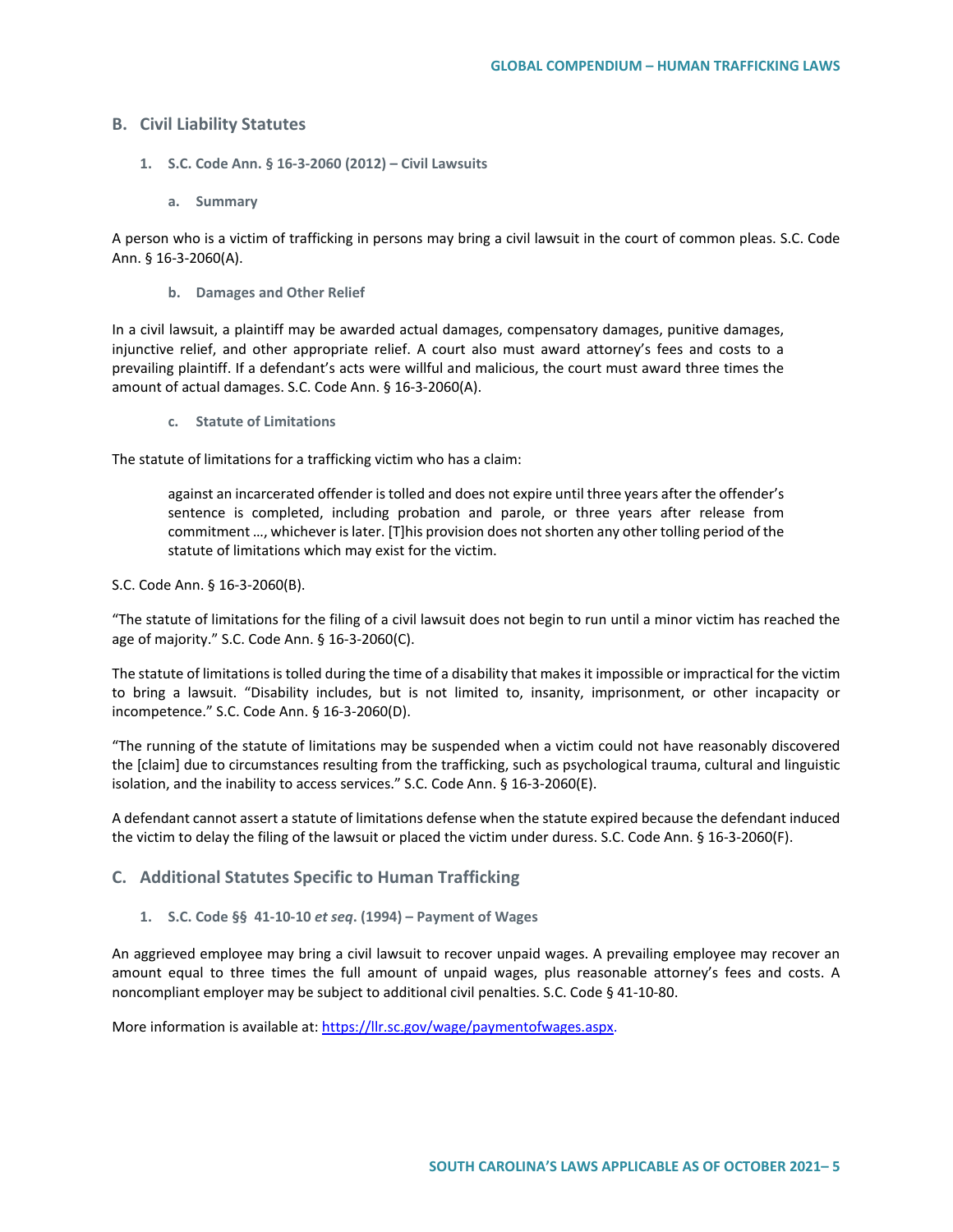**2. S.C. Code Ann. § 16-3-2050 (2015) – Interagency Task Force to Develop and Implement State Plan for Prevention of Trafficking in Persons**

The Attorney General shall establish an interagency task force to develop and implement a State Plan for the Prevention of Trafficking in Persons. The task force is also charged with collecting data, creating training and public awareness programs, and providing victims' services.

**3. S.C. Code Ann. § 16-3-2070 (2012) – Compensation for Trafficking Victims; Identity of Victim and Victim's Family Confidential**

Victims of trafficking in persons are considered victims for purposes of the Victims' Bill of Rights and are entitled to all appropriate forms of compensation available pursuant to the South Carolina Victim Compensation Fund. South Carolina also requires the identity of the victim and the victim's family to be kept confidential in criminal proceedings, including by the defendant.

**4. S.C. Code Ann. § 16-3-2100 (2015) – Posting of Information Regarding National Human Trafficking Resource Center Hotline** 

A notice containing information about the National Human Trafficking Resource Center hotline and its phone number must be posted by: an establishment declared a nuisance for prostitution; an adult business, including a club, bar, or restaurant in which a person appears in a state of sexually explicit nudity or semi nudity; businesses and establishments that offer massage or bodywork by an unlicensed person; hospital emergency rooms; urgent care centers; a hotel, motel, or room for which fees are charged; all agricultural labor contractors and agricultural labor transporters; and all airports, train stations, bus stations, rest areas, and truck stops.

## **D. Significant Cases**

No significant cases regarding South Carolina's human trafficking statutes were found.

### **E. Academic Research/Papers**

Caroline A. Ross, Note, *Land of the Free, Home of the Slave: Human Trafficking Legislation in South Carolina*, 68 S.C. L. REV. 1015 (2017).

#### **F. Resources**

Children's Law Center, University of South Carolina School of Law, *An Overview of Sex Offenses Against Children and the South Carolina Criminal Justice System* (Sept. 2010): [https://dc.statelibrary.sc.gov/bitstream/handle/10827/8483/CLC\\_An\\_Overview\\_of\\_Sex\\_Offenses\\_2010-](https://dc.statelibrary.sc.gov/bitstream/handle/10827/8483/CLC_An_Overview_of_Sex_Offenses_2010-9.pdf?sequence=1&isAllowed=y) [9.pdf?sequence=1&isAllowed=y](https://dc.statelibrary.sc.gov/bitstream/handle/10827/8483/CLC_An_Overview_of_Sex_Offenses_2010-9.pdf?sequence=1&isAllowed=y)

National Human Trafficking Hotline (South Carolina): <https://humantraffickinghotline.org/state/south-carolina>

Shared Hope International, South Carolina Report Card (2019): [http://sharedhope.org/PICframe9/reportcards/PIC\\_RC\\_2019\\_SC.pdf](http://sharedhope.org/PICframe9/reportcards/PIC_RC_2019_SC.pdf)

Shared Hope International, South Carolina Analysis and Recommendations (2019): [http://sharedhope.org/PICframe9/analysis/PIC\\_AR\\_2019\\_SC.pdf](http://sharedhope.org/PICframe9/analysis/PIC_AR_2019_SC.pdf)

South Carolina Attorney General's Office, Human Trafficking: <http://www.scag.gov/human-trafficking>